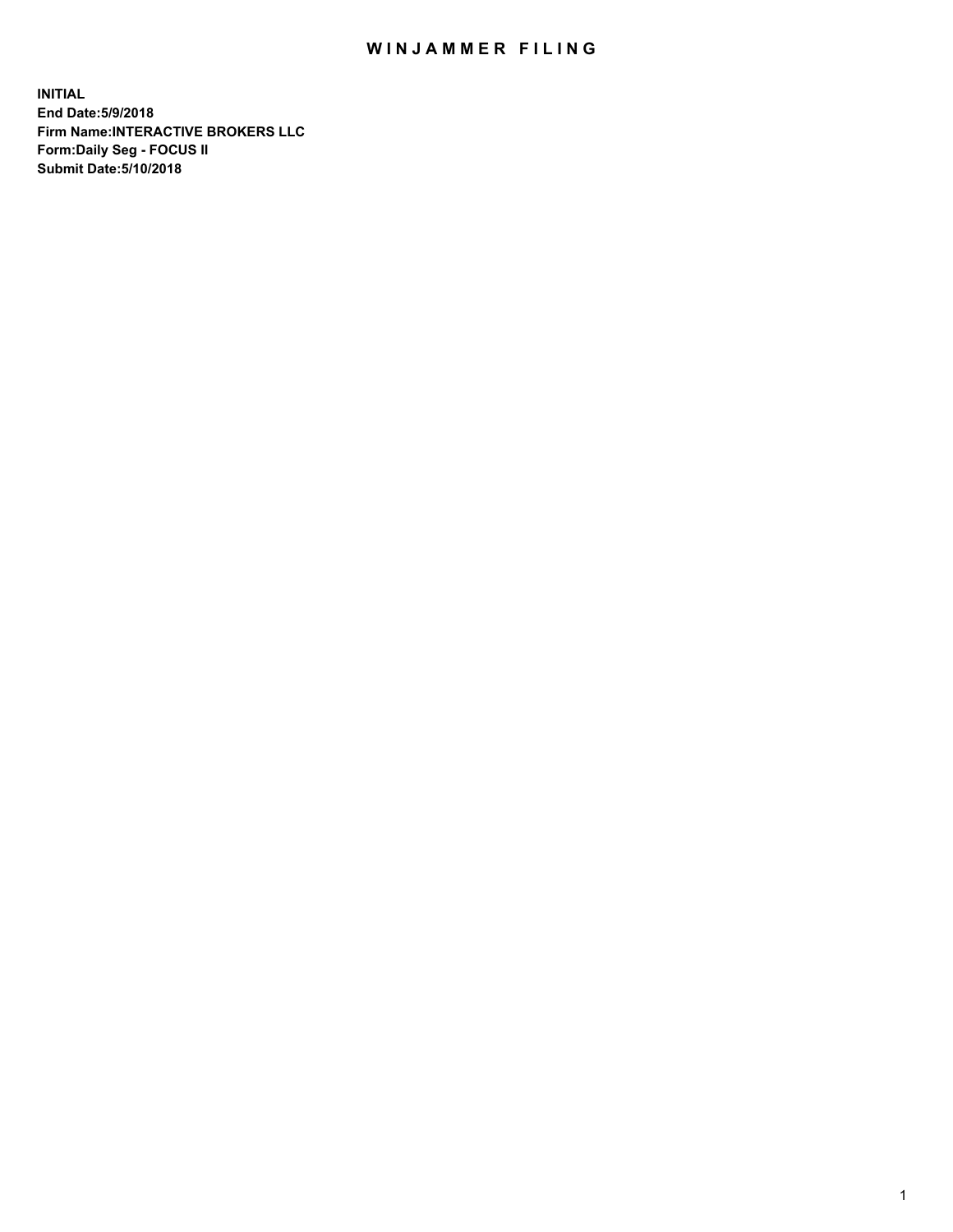## **INITIAL End Date:5/9/2018 Firm Name:INTERACTIVE BROKERS LLC Form:Daily Seg - FOCUS II Submit Date:5/10/2018 Daily Segregation - Cover Page**

| Name of Company<br><b>Contact Name</b><br><b>Contact Phone Number</b><br><b>Contact Email Address</b>                                                                                                                                                                                                                          | <b>INTERACTIVE BROKERS LLC</b><br>James Menicucci<br>203-618-8085<br>jmenicucci@interactivebrokers.c<br>om |
|--------------------------------------------------------------------------------------------------------------------------------------------------------------------------------------------------------------------------------------------------------------------------------------------------------------------------------|------------------------------------------------------------------------------------------------------------|
| FCM's Customer Segregated Funds Residual Interest Target (choose one):<br>a. Minimum dollar amount: ; or<br>b. Minimum percentage of customer segregated funds required:%; or<br>c. Dollar amount range between: and; or<br>d. Percentage range of customer segregated funds required between:% and%.                          | $\overline{\mathbf{0}}$<br>$\overline{\mathbf{0}}$<br>155,000,000 245,000,000<br>00                        |
| FCM's Customer Secured Amount Funds Residual Interest Target (choose one):<br>a. Minimum dollar amount: ; or<br>b. Minimum percentage of customer secured funds required:%; or<br>c. Dollar amount range between: and; or<br>d. Percentage range of customer secured funds required between: % and %.                          | $\overline{\mathbf{0}}$<br>$\mathbf 0$<br>80,000,000 120,000,000<br>00                                     |
| FCM's Cleared Swaps Customer Collateral Residual Interest Target (choose one):<br>a. Minimum dollar amount: ; or<br>b. Minimum percentage of cleared swaps customer collateral required:% ; or<br>c. Dollar amount range between: and; or<br>d. Percentage range of cleared swaps customer collateral required between:% and%. | $\overline{\mathbf{0}}$<br>$\underline{\mathbf{0}}$<br>0 <sub>0</sub><br>0 <sub>0</sub>                    |

Attach supporting documents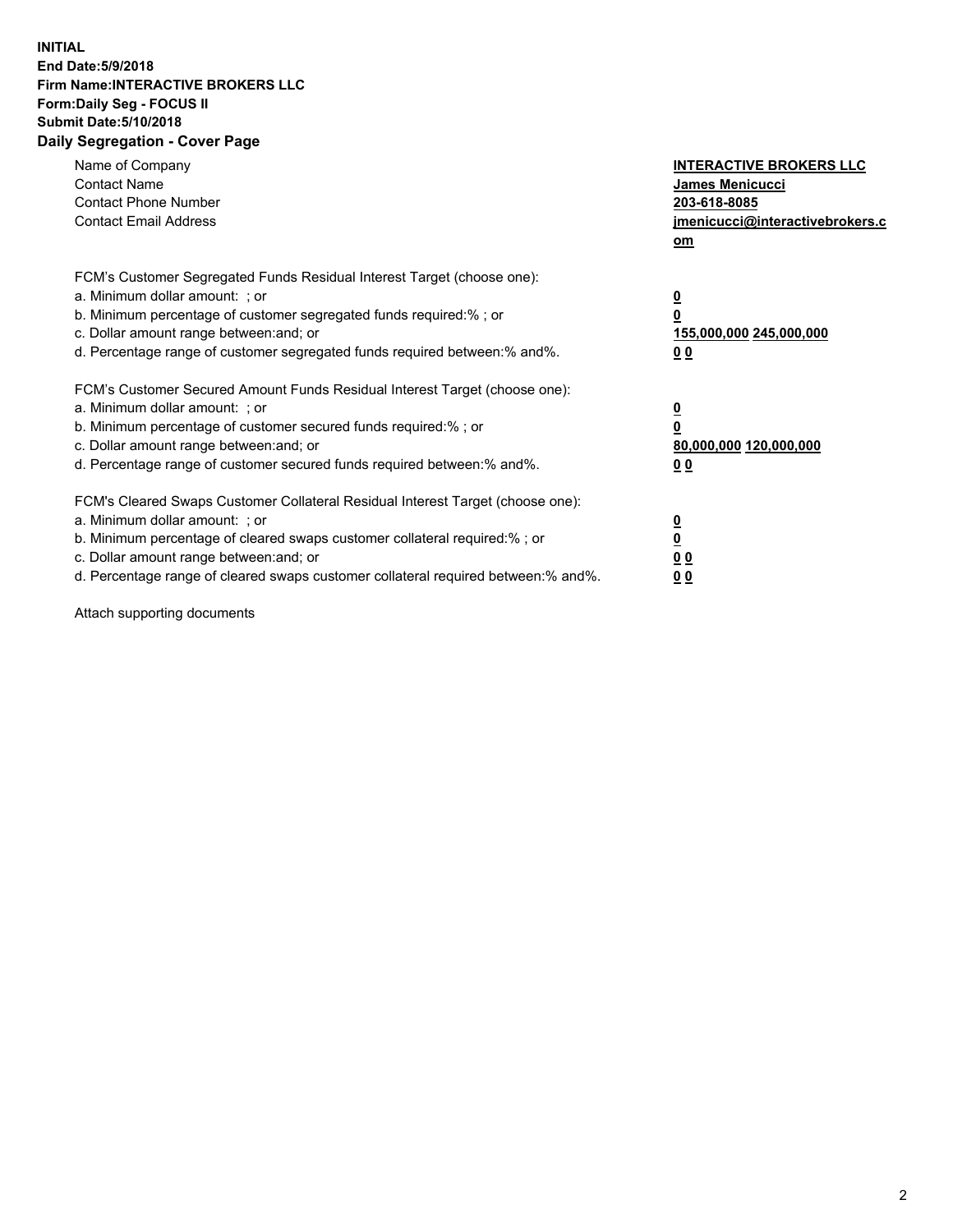## **INITIAL End Date:5/9/2018 Firm Name:INTERACTIVE BROKERS LLC Form:Daily Seg - FOCUS II Submit Date:5/10/2018 Daily Segregation - Secured Amounts**

|     | Foreign Futures and Foreign Options Secured Amounts                                         |                                  |
|-----|---------------------------------------------------------------------------------------------|----------------------------------|
|     | Amount required to be set aside pursuant to law, rule or regulation of a foreign            | $0$ [7305]                       |
|     | government or a rule of a self-regulatory organization authorized thereunder                |                                  |
| 1.  | Net ledger balance - Foreign Futures and Foreign Option Trading - All Customers             |                                  |
|     | A. Cash                                                                                     | 441,750,179 [7315]               |
|     | B. Securities (at market)                                                                   | $0$ [7317]                       |
| 2.  | Net unrealized profit (loss) in open futures contracts traded on a foreign board of trade   | 1,725,293 [7325]                 |
| 3.  | Exchange traded options                                                                     |                                  |
|     | a. Market value of open option contracts purchased on a foreign board of trade              | 258,216 [7335]                   |
|     | b. Market value of open contracts granted (sold) on a foreign board of trade                | -40,199 <sup>[7337]</sup>        |
| 4.  | Net equity (deficit) (add lines 1.2. and 3.)                                                | 440,242,903 [7345]               |
| 5.  | Account liquidating to a deficit and account with a debit balances - gross amount           | 4,220 [7351]                     |
|     | Less: amount offset by customer owned securities                                            | 0 [7352] 4,220 [7354]            |
| 6.  | Amount required to be set aside as the secured amount - Net Liquidating Equity              | 440,247,123 [7355]               |
|     | Method (add lines 4 and 5)                                                                  |                                  |
| 7.  |                                                                                             |                                  |
|     | Greater of amount required to be set aside pursuant to foreign jurisdiction (above) or line | 440,247,123 [7360]               |
|     | 6.                                                                                          |                                  |
|     | FUNDS DEPOSITED IN SEPARATE REGULATION 30.7 ACCOUNTS                                        |                                  |
| 1.  | Cash in banks                                                                               |                                  |
|     | A. Banks located in the United States                                                       | 92,847,898 [7500]                |
|     | B. Other banks qualified under Regulation 30.7                                              | 0 [7520] 92,847,898 [7530]       |
| 2.  | Securities                                                                                  |                                  |
|     | A. In safekeeping with banks located in the United States                                   | 371,351,518 [7540]               |
|     | B. In safekeeping with other banks qualified under Regulation 30.7                          | 0 [7560] 371,351,518 [7570]      |
| 3.  | Equities with registered futures commission merchants                                       |                                  |
|     | A. Cash                                                                                     | $0$ [7580]                       |
|     | <b>B.</b> Securities                                                                        | $0$ [7590]                       |
|     | C. Unrealized gain (loss) on open futures contracts                                         | $0$ [7600]                       |
|     | D. Value of long option contracts                                                           | $0$ [7610]                       |
|     | E. Value of short option contracts                                                          | 0 [7615] 0 [7620]                |
| 4.  | Amounts held by clearing organizations of foreign boards of trade                           |                                  |
|     | A. Cash                                                                                     | $0$ [7640]                       |
|     | <b>B.</b> Securities                                                                        | $0$ [7650]                       |
|     | C. Amount due to (from) clearing organization - daily variation                             | $0$ [7660]                       |
|     | D. Value of long option contracts                                                           | $0$ [7670]                       |
|     | E. Value of short option contracts                                                          | 0 [7675] 0 [7680]                |
| 5.  | Amounts held by members of foreign boards of trade                                          |                                  |
|     | A. Cash                                                                                     | 99,820,883 [7700]                |
|     | <b>B.</b> Securities                                                                        | $0$ [7710]                       |
|     | C. Unrealized gain (loss) on open futures contracts                                         | -4,034,275 [7720]                |
|     | D. Value of long option contracts                                                           | 258,216 [7730]                   |
|     | E. Value of short option contracts                                                          | -40,199 [7735] 96,004,625 [7740] |
| 6.  | Amounts with other depositories designated by a foreign board of trade                      | $0$ [7760]                       |
| 7.  | Segregated funds on hand                                                                    | $0$ [7765]                       |
| 8.  | Total funds in separate section 30.7 accounts                                               | 560,204,041 [7770]               |
| 9.  | Excess (deficiency) Set Aside for Secured Amount (subtract line 7 Secured Statement         | 119,956,918 [7380]               |
|     | Page 1 from Line 8)                                                                         |                                  |
| 10. | Management Target Amount for Excess funds in separate section 30.7 accounts                 | 80,000,000 [7780]                |
| 11. | Excess (deficiency) funds in separate 30.7 accounts over (under) Management Target          | 39,956,918 [7785]                |
|     |                                                                                             |                                  |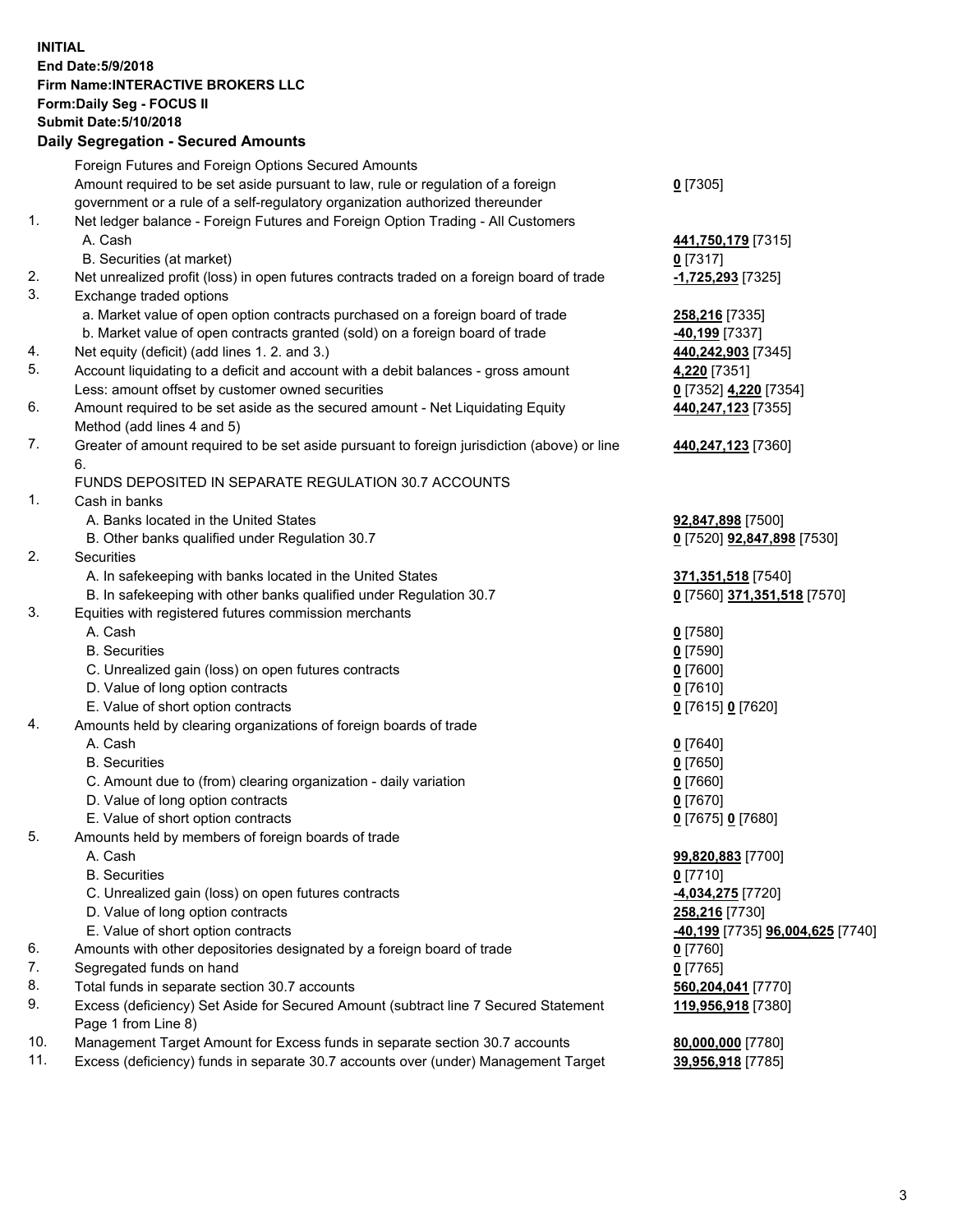**INITIAL End Date:5/9/2018 Firm Name:INTERACTIVE BROKERS LLC Form:Daily Seg - FOCUS II Submit Date:5/10/2018 Daily Segregation - Segregation Statement** SEGREGATION REQUIREMENTS(Section 4d(2) of the CEAct) 1. Net ledger balance A. Cash **4,081,729,561** [7010] B. Securities (at market) **0** [7020] 2. Net unrealized profit (loss) in open futures contracts traded on a contract market **48,575,964** [7030] 3. Exchange traded options A. Add market value of open option contracts purchased on a contract market **179,048,757** [7032] B. Deduct market value of open option contracts granted (sold) on a contract market **-189,853,851** [7033] 4. Net equity (deficit) (add lines 1, 2 and 3) **4,119,500,431** [7040] 5. Accounts liquidating to a deficit and accounts with debit balances - gross amount **156,064** [7045] Less: amount offset by customer securities **0** [7047] **156,064** [7050] 6. Amount required to be segregated (add lines 4 and 5) **4,119,656,495** [7060] FUNDS IN SEGREGATED ACCOUNTS 7. Deposited in segregated funds bank accounts A. Cash **559,459,423** [7070] B. Securities representing investments of customers' funds (at market) **2,661,280,121** [7080] C. Securities held for particular customers or option customers in lieu of cash (at market) **0** [7090] 8. Margins on deposit with derivatives clearing organizations of contract markets A. Cash **22,922,206** [7100] B. Securities representing investments of customers' funds (at market) **1,095,336,350** [7110] C. Securities held for particular customers or option customers in lieu of cash (at market) **0** [7120] 9. Net settlement from (to) derivatives clearing organizations of contract markets **-4,331,913** [7130] 10. Exchange traded options A. Value of open long option contracts **178,991,645** [7132] B. Value of open short option contracts **-189,804,048** [7133] 11. Net equities with other FCMs A. Net liquidating equity **0** [7140] B. Securities representing investments of customers' funds (at market) **0** [7160] C. Securities held for particular customers or option customers in lieu of cash (at market) **0** [7170] 12. Segregated funds on hand **0** [7150] 13. Total amount in segregation (add lines 7 through 12) **4,323,853,784** [7180] 14. Excess (deficiency) funds in segregation (subtract line 6 from line 13) **204,197,289** [7190] 15. Management Target Amount for Excess funds in segregation **155,000,000** [7194]

16. Excess (deficiency) funds in segregation over (under) Management Target Amount Excess

**49,197,289** [7198]